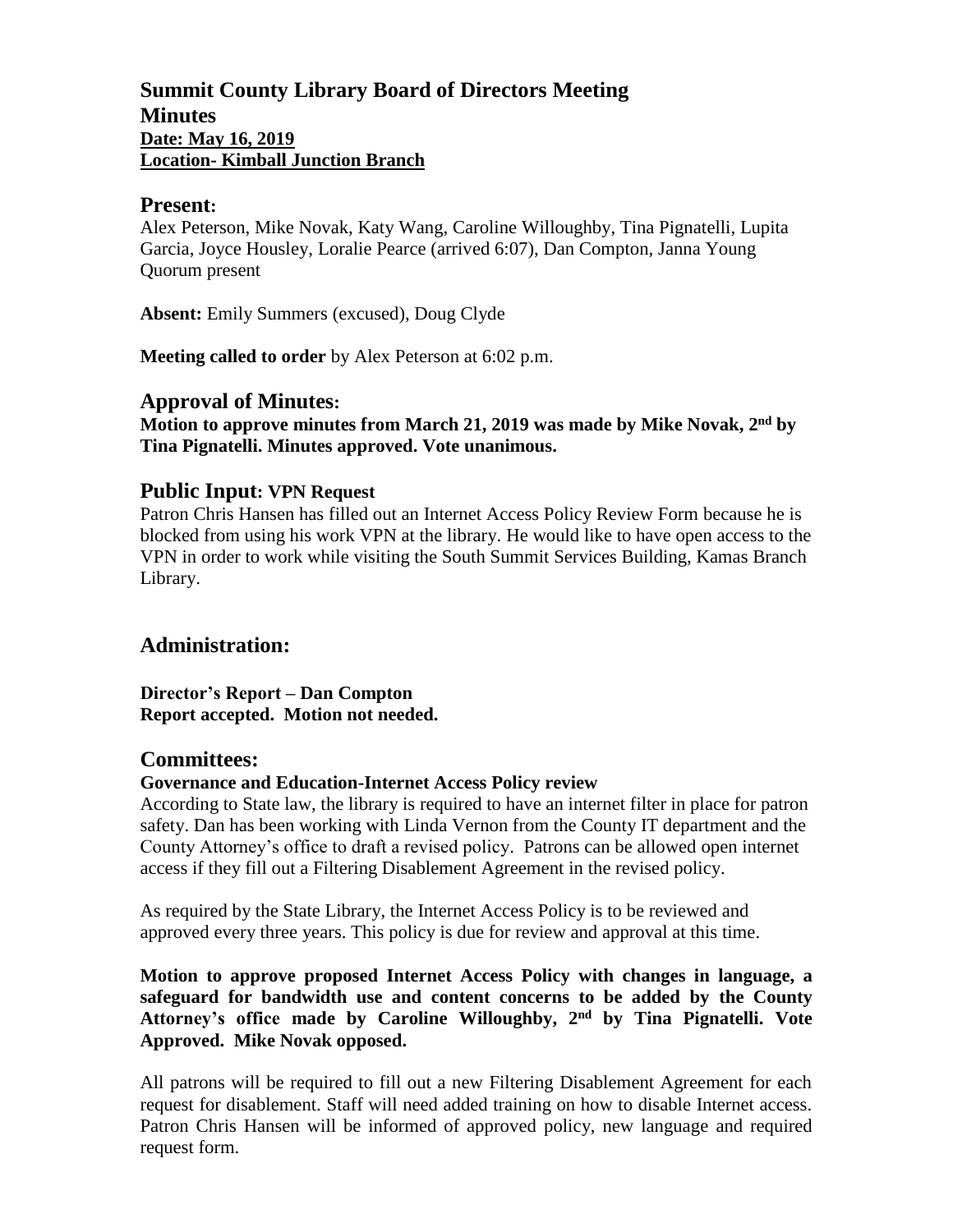#### **Description of Building and Facilities Committee-**

Deputy County Manager, Janna Young, proposed a new description for the Library Board's Building and Facilities Committee as follows:

"This is a committee with the purpose to provide support and direction to the Library Director regarding the programming of Library facilities. This involves utilizing input from patrons to prioritize initiatives and determine the facility needs to support those programs. To the extent capital modifications are identified, Committee members shall work with the Library Director and County leadership in advance of the annual budget process to appropriately budget for these changes, or plan for new construction, adhering to Summit County's Facilities Master Plan. This committee will also advocate for the Library and the desires and interests of patrons to the County Council and other decision-makers during capital planning. Additionally, this committee will assist the Library Director in creating public awareness of each facility and engage public support. It would be anticipated that this committee will initially meet with the Library Director and County Manager, or designee, to discuss Library needs and how best the Library Board and County can work together in the planning and physical changes of the Library."

**Motion to accept the committee description wording, as it is, in the proposed Library Board Building and Facilities Committee description written by Janna Young is made by Mike Novak, 2nd by Joyce Housley. Motion Approved. Vote unanimous.**

#### **Strategic Planning and Marketing- shared by Loralie Pearce**

The new library website is being developed, worked on and is going to be available in the next few months.

The Friends of the Summit County Library have applied for a Park City Community Foundation Grant to fund new Chromebooks for the Coalville and Kimball Junction Branches to start Coding Clubs. Awards will be announced in August.

The Committee and the Library staff have been moving forward and working on Strategic Plan responsibilities and jobs.

#### **Building and Facilities-Coalville Open+ pilot- shared by Mike Novak**

The Building Committee met and have developed a survey to be sent out to the community introducing and explaining the opportunity of offering Open+ in Summit County.

The Building Committee and Director will finalize the survey, send it out, communicate with and get questions and concerns answered by other libraries offering Open+ in their communities. Once the survey findings and the questions are answered, Dan will present the idea, the findings and the opportunity to the County Council for approval. Funding for the program will be applied for in a LSTA grant.